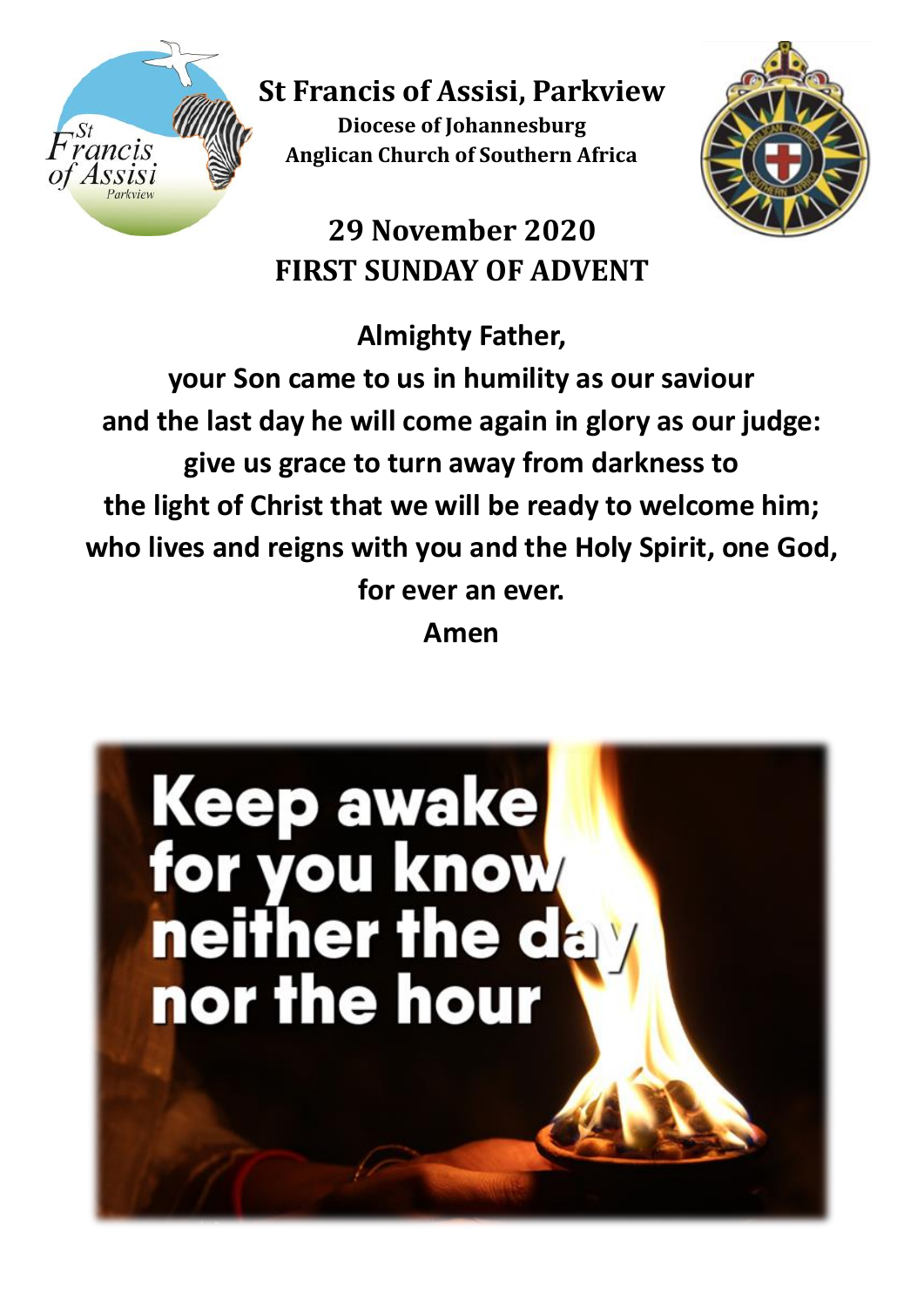#### **READINGS FOR TODAY**

Isaiah 64:1-9 Psalm 80:1-7,17-19 1 Corinthians 1:3-9 Mark 13:24-37

## **THE PRAYERS OF THE CHURCH**

#### **PRAYERS FOR THE CHURCH**

Pray for the **Lusitanian Church (Extra-Provincial to the Archbishop of Canterbury)** and **The Rt Revd Jorge Pina Cabral - Bishop of the Lusitanian Church.** We pray for **Steve our Bishop** and our Diocese, for **Thabo our Metropolitan** and the Anglican Church of Southern Africa, for **Justin of Canterbury**, the Anglican Communion, and all Christians in the world.

## **PRAYER AND ACTIVISM FOR THE END OF VIOLENCE AGAINST WOMEN & CHILDREN**

During these 16 Days of Prayer and Activism we pray to you, God of love:

- For all our relationships, that they may be holy and healthy, liberated from all harm by the misuse of power and strength
- For all people who are going through abuse and suffering violence they may find emotional and physical healing and the transformation of their circumstances
- For all young people, that they might grow into relationships of peace, dignity, respect and value
- For all people of faith, that as Jesus welcomed children as models of faith and protected and cared for the women he encountered, may we love as he did and stand up against injustice as he did
- For all communities of faith that they may transform their traditions, beliefs and practices and so live as communities of safety and equality for all, affirming in word and deed the dignity of all God's children

### **PRAYERS FOR PARISHIONERS:**

**Birthdays Sunday 29:** Diketso Mufamadi; Zimkhitha Mkhonza; Derek Pryor; Reuben Pienaa**r Monday 30:** Caelen Buchanan ; Gary Peckett; Nicholas Whittaker; Caley May **Tuesday 1:** Piero Gianadda; Lerato Morand **Wednesday 2**: Esther Malia **Thursday 3:** Hayley Pienaar **Friday 4:** Janine Nolan; Angelique Sabastian **Saturday 5:** Noah Malgas**;**  Kiara Gregory; Enver SABASTIAN

### **Wedding Anniversaries: Friday 4**: Darryl and Lee McMullen

**Upcoming Wedding**: We pray for the daughter of Jillian and Nigel, Mary Carman and Jonathan Haenen as they prepare for their wedding on 12 December.

**Families to be prayed for this week:** Craig, Zoe, William and Jack WATERSTON; Craig, Jannette, Dalton and Douglas WEBSTER; Antoinette WELSH; Jonathan; Robyn; Nicholas,Christopher and Cathryn WHITTAKER

**Prayers for those in need of prayer:** John Alexander; Susan Alexander; Felicity Bailey; Isaac Bergover; Melanie Deysel and family; Lucille Evans; Yvonne Franklin, Julia and Martin and their families; Jane Hlela and Bongo and Hazel; June Impey; Irid Johnson; Wendy McConnell; Malcolm McDonald; the Mgeyane family; Reginė Ndjibu; the Nelson Family; Alicia Siyasiya; Merle Spratt and family; Gerald Strever; Amanda van Ryneveld; Selwyn Wyngaard and for **those who have long-term needs:** Pat Cawthorn; Maria Frahm-Arp; Marilyn Gianadda; Joyce Halse; Elzett Mufamadi; Thandazo Ndlovu; Van Rooyen family; Wendy Price

**Years mind:** Ilse Germond; Myrtle van der Byl; Ivy Brooks; Aileen Hope; Telfer Ramage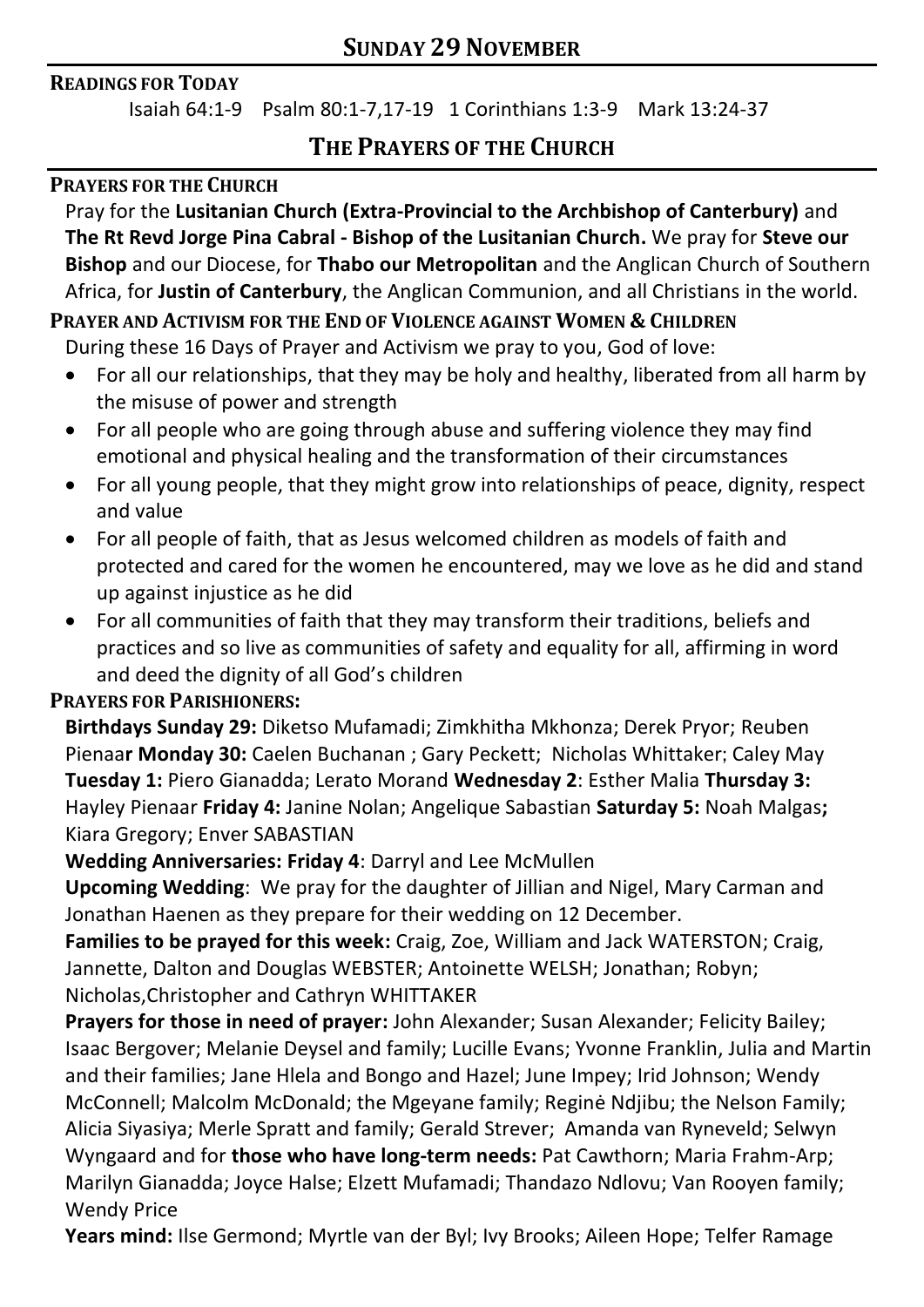### **MOVEMENTS:**

Fabian will be on leave from November 27 to 29 Laurel will be on leave from November 30 to December 4

### **THE ADVENT THEME THIS YEAR WILL BE "LIGHT"**

Avent begins this year on November 29.

- **Advent Thursday Noon Eucharist** in the church (starts Dec 3)
- **Advent Meditations** on Saturdays at 8:30 am in person at the Church (starts Dec 5)
- **Advent Bible Studies** on Wednesdays at 6:00 pm on Zoom (starts Dec 2) Paul will lead a series on **Light and Darkness in the Gospel of John**  [https://us02web.zoom.us/j/83729247949?pwd=TnVYZ3NJZTNpWVdXd1l4ZzUvanc4UT](https://us02web.zoom.us/j/83729247949?pwd=TnVYZ3NJZTNpWVdXd1l4ZzUvanc4UT09) [09](https://us02web.zoom.us/j/83729247949?pwd=TnVYZ3NJZTNpWVdXd1l4ZzUvanc4UT09)

### Light and Darkness in the Gospel of John

- December 2: **The light shines in the darkness**
- December 9: **He was a burning and shining lamp**
- December 16: **Are there not twelve hours of daylight?**
- December 23: **If you walk in the darkness**

# **Carols by Candlelight**

Sunday December 20 at 6:00pm Lead by the Young People of our Family

## **COMMUNITY CHRISTMAS LUNCH: WEDNESDAY DECEMBER 16, FROM 9:00 AM**

Planning for our Community Christmas Lunch is under way. We are looking for both donations and volunteers. A list for how you can participate and contribute has been circulated. Please let the office know what you will be able to do.

## **OUR WEEKLY RHYTHM**

## **The Church Office is open on Tuesday, Thursday, and Friday 9:00am-1:00pm**

| Wednesday | <b>Diana's Reflections</b><br>6:00 pm Advent Studies – Light in the Gospel of John<br>https://us02web.zoom.us/j/83729247949?pwd=TnVYZ3NJZTNp<br>WVdXd1l4ZzUvanc4UT09 |
|-----------|----------------------------------------------------------------------------------------------------------------------------------------------------------------------|
| Thursday  | 9:00 am Study Group in the church<br>10:00 am Knitting Group<br>12:00 pm Eucharist                                                                                   |
| Friday    | 7:00 am Eucharist on Zoom<br>https://us02web.zoom.us/j/87859747270                                                                                                   |
| Friday    | 4:00 pm & 6:00 pm Youth meet on Zoom                                                                                                                                 |
| Sunday    | 8:30 am Church Unusual – Live on YouTube and at St Francis<br>https://www.youtube.com/channel/UCt35PbtR_ZhmeLxXjQ3EIBg                                               |